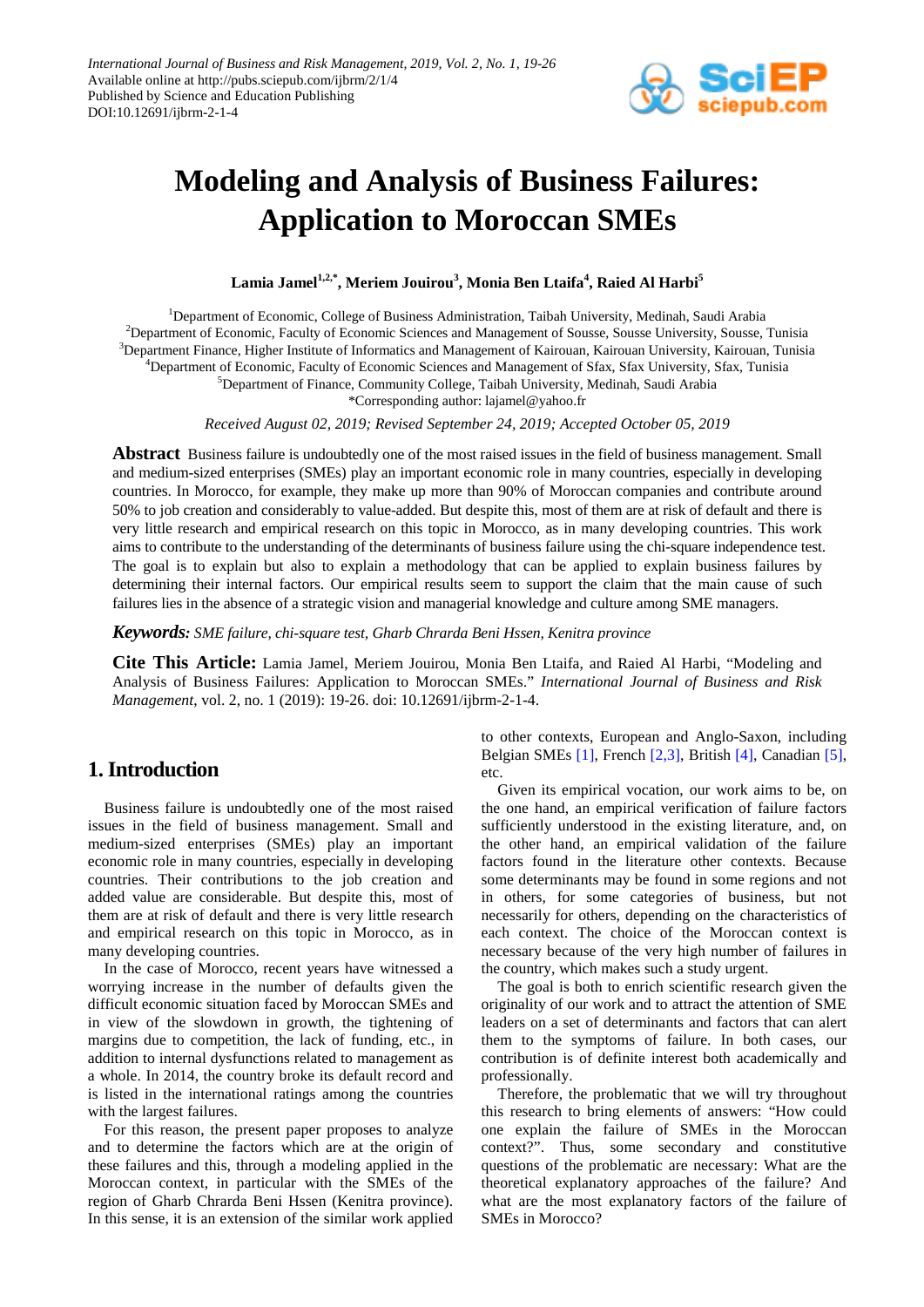To do this, we propose to follow the following plan. As a first step, we will return to the existing literature on business failures. In a second step, we will explain our methodological approach. Finally, we will present the results and discuss their findings and interpretations.

# **2. Literature Review and Research Hypotheses**

The analysis of business failures has been the subject of a great deal of work since authors and researchers became interested in this phenomenon, which became a field of investigation in its own right after the crisis of the 1930s [\[6\].](#page-6-4) There are numerous factors which, from a theoretical point of view, seem to be the most explanatory of failure. In what follows, we will focus our attention particularly on the factors related to the "business management" dimension.

Indeed, a review of the literature on business failure has allowed us to identify some of its determinants. These will be presented successively with their respective hypothesis. **Hypothesis 1:** "The stable job coverage rate of permanent funds  $(X1)$  may explain the failure of the company  $(Y)$ "

Indeed, one of the most frequently cited causes of failure in the literature is the existence of an unbalanced financial structure that reveals the need for stable resources to finance stable jobs in the firm [\[3,7\].](#page-6-5) In our case, we consider that the Fixed Asset Coverage Rate reflects the company's ability or inability to finance stable employment.

**Hypothesis 2:** "The liquidity of the company (X2) is an explanatory factor of the default (Y)"

Such a situation is often the result of a persistent imbalance between resources and costs from the operating cycle. This explanation is advanced by several authors including Newton [\[8\],](#page-6-6) Martinet [\[9\],](#page-6-7) Laitinen [\[10\],](#page-6-8) Gerard [\[11\],](#page-6-9) Back et al. [\[12\],](#page-6-10) and Jabeur [\[3\].](#page-6-5) Thus, we can assess the general level of liquidity through the ratio of general liquidity that reflects a need (greater than 1) or surplus working capital (less than 1) of the company.

**Hypothesis 3:** "The debt capacity (X3) is likely to explain the failure of the company (Y)"

The impossibility for the company to obtain external funds because of the mistrust of its lenders leads it to default. This is found in the works of Argenti [\[13\],](#page-7-0) Ooghe and Van Wymeersch [\[14\],](#page-7-1) Marco [\[15\],](#page-7-2) and Crutzen [\[16\].](#page-7-3) This capacity is largely dependent on the financial autonomy of the company, that is to say, the weight of the debt in its financial structure. Reason why, we consider the leverage ratio can be of significant relevance in the translation of such capacity.

**Hypothesis 4:** "The financial profitability (X4) is a factor explaining the failure of the company (Y)"

The lack of financial profitability is synonymous with the lack of profit for the capital providers. The latter can no longer ensure by the success of the company their own enrichment can decide the dissolution of it. This factor seems more discriminating according to the work of Matoussi et al. [\[17\].](#page-7-4) To assess the level of profitability, we will stick to the financial profitability ratio.

**Hypothesis 5:** "Economic profitability (X5) explains the failure of the company  $(Y)$ "

The lack of profitability of the economic asset is often mentioned as a factor of failure. Thus, this factor seems more significant in discriminant analyzes since healthy companies report good profitability [\[3,17\],](#page-6-5) in contrast to companies in a state of default. We then consider that the economic profitability ratio is best placed to reflect the level of this profitability.

**Hypothesis 6:** "Commercial profitability (X6) can explain business failure (Y")"

Indeed, there is a set of commercial factors that can explain the failure of the company as the poor understanding of the needs and expectations of customers, the inadequacy of supply, the inadequate positioning on the market, the strength sales, etc. These factors, therefore, are at the root of misbehavior in the field of commercial policy and may explain the lack of commercial profitability and therefore the failure of the enterprise [\[14,18,19,20\].](#page-7-1)

**Hypothesis 7:** "Customer Delays (X7) May Explain Business Failure (Y)"

It happens that some companies grant too many debts in order to satisfy its customers. This is obviously done to the detriment of its cash flow and its financial balance, which reveals the need for financing on the one hand, and the risk of default related to the failure of a customer (domino effect) on the other hand [\[3\].](#page-6-5) Thus, granting too many receivables can result from a weak bargaining power of the company which puts it in a weak position vis-à-vis its partners (customers). In our model, this assumption will be tested through the receivables ratio.

# **3. Methodological Approach**

In this part, we will explain the methodology followed which we will decline in three points, namely: sampling, variables of the model and statistical test adopted.

# **3.1. Sample**

Our methodological approach is to study a sample of SMEs in the Gharb Chrarda Beni Hssen region (Kenitra province). Specifically, we observed a sample of 62 SMEs located mainly in the Kenitra province.

Half of the sample is composed of companies in a state of legal default and companies in activity. We have also ensured that the sample does not include start-ups with less than five years of exercise and a natural risk of failure, to avoid the "age effect". We have also tried to ensure that the sample is as representative as possible of the economic fabric of the region to eliminate the "sector" effect. For each of the companies observed, we took data on the ratios considered as variables of our statistical test. This data was collected from accounting firms, auditors and legal advisers.

# **3.2. Variables**

It is, first, the variable that we seek to explain, namely the failure. It is a qualitative variable that takes a binary form depending on the presence or absence of the "default" state for each of the companies in the sample.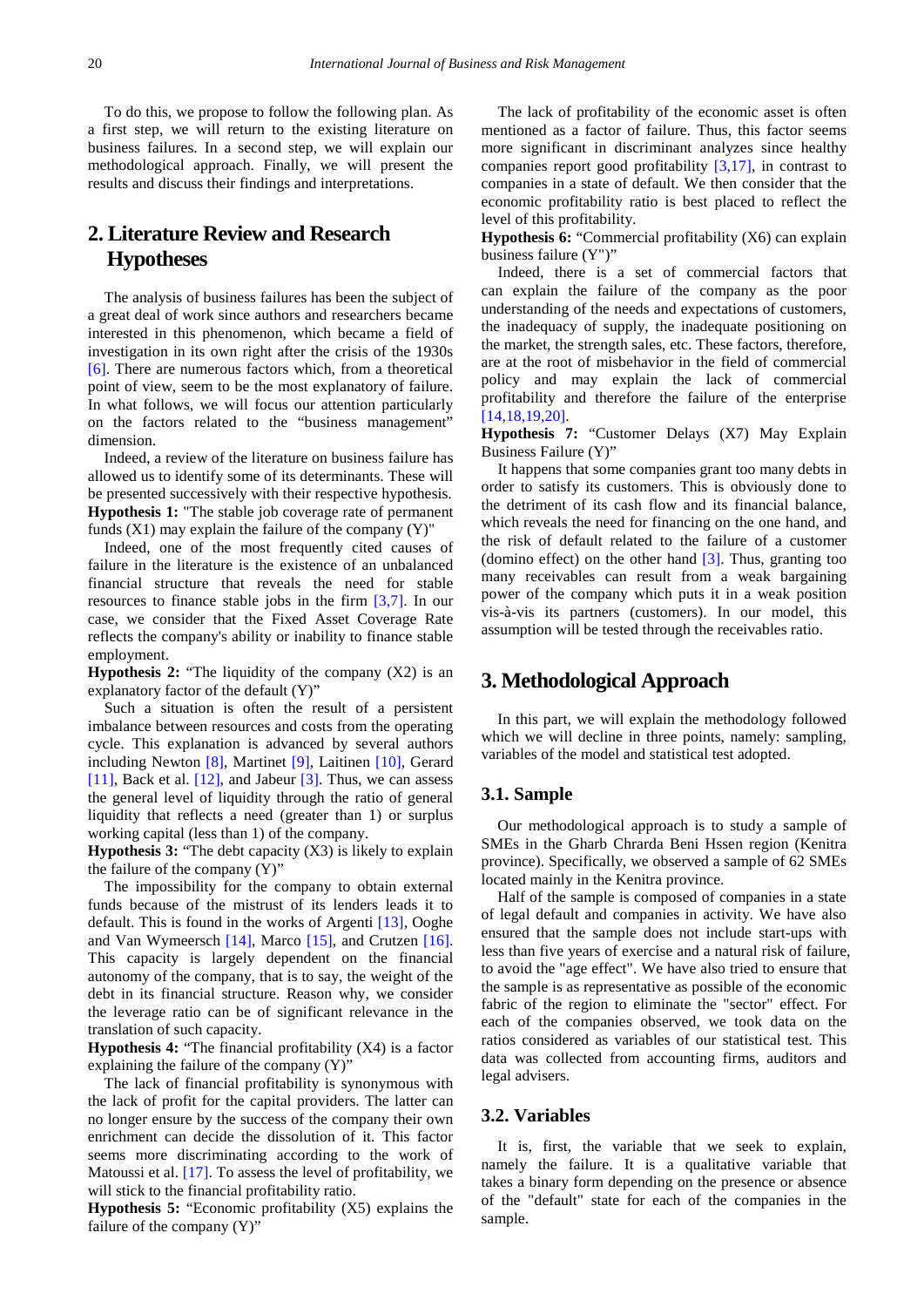<span id="page-2-0"></span>

| <b>Ratio</b>   | <b>Definition</b>                                  | <b>Type</b>             | Formula                                                  |
|----------------|----------------------------------------------------|-------------------------|----------------------------------------------------------|
| R <sub>1</sub> | Fixed Asset Coverage Rate by Permanent Funds (TCF) | <b>Financing Ratio</b>  | Permanent capital / Fixed assets                         |
| R <sub>2</sub> | Ratio of General Liquidity (RLG)                   | <b>Liquidity Ratio</b>  | Current assets / Circulating liabilities                 |
| R <sub>3</sub> | Financial Leverage Ratio (RLF)                     | <b>Financing Ratio</b>  | Term Debt / Equity                                       |
| R <sub>4</sub> | Return on Investment Ratio (ROE)                   | Ratio of Profitability  | Net income / equity                                      |
| R <sub>5</sub> | Economic Ratio of Ratio (RoA)                      | Ratio of Profitability  | Net income / total assets                                |
| R <sub>6</sub> | Ratio of Commercial Profitability (RoS)            | Ratio of Profitability  | Net Result / Turnover                                    |
| R7             | Customer Credit Ratio in days (CC2)                | <b>Management Ratio</b> | (Accounts receivable / sales tax incl. VAT) $\times$ 360 |

**Table 1. List of ratios taken as explanatory variables**

Then, we have used as independent variables seven balance sheet ratios which we try to test their explanatory power of failure. These ratios are also the most representative of the economic and financial health of the company. They are summarized in the [Table 1.](#page-2-0)

#### **3.3. Statistical Tests Adopted**

We tested the research hypotheses by following, initially, a bivariate model in which we test the significance of each of the variables  $X$  (the ratios R1, ..., R7) compared to the variable Y (failure). To do this, we applied the chi-square independence test.

In a second step, we tried to confirm our results by a multivariate model notably by applying the binomial logistic regression model. At the end of this one, we arrive at the following equation under which will be expressed the results of this test of modeling applied to the failures of companies:

$$
Y'' = Log [P(Y)/1-P(Y)]
$$
  
=  $\beta 0 + \beta 1 X 1 + \beta 2 X 2 + ... + \beta 2 X z.$  (1)

# **4. Analysis of the Results**

After explaining our methodology, we will present in this part the results of our modeling.

# **4.1. Results of the Chi-square Independence Test**

The link Rate of Coverage by Permanent Funds and Failure: Hypothesis H1 postulates that: "The stable coverage rate of jobs by the permanent funds (X1) can explain the failure of the company (Y)". The Chi-square independence test is used to study the link between the "default" variable and the "Permanent Fund Coverage of Assets" variable. Dependence is significant at the 5% level. Thus, the theoretical  $\chi$ 2 is 0.0039, which is less than the calculated  $\chi$ 2 28.18. This result suggests that the variable TCF explains the variable "failure". The values of Phi and V of cramer indicate that this bond is quite strong (67%). As a result, the null hypothesis (H0.1) is rejected and the hypothesis H1 is verified.

#### **The link General Liquidity and Default:**

This test hypothesis H2 for which: "The liquidity of the company  $(X2)$  is an explanatory factor of the failure  $(Y)$ ". Here, the Chi-square test intends to test the link between the "default" variable and the "General Liquidity" variable. It appears that the dependence is not significant at the 5%

threshold and that the theoretical  $\chi$ 2 is 0.0039, which is less than the calculated  $\chi$ 2 53.6. In addition, this association is quite strong with association strength of 66%. We can conclude that the variable RLG, too, explains the "failure" of the company. Therefore, the null hypothesis (H0.2) is rejected and the hypothesis H2 is verified.

### **RLF and Failure:**

This hypothesis (H3) assumes that: "The debt capacity (X3) is likely to explain the failure of the firm (Y)". It appears that the result confirms the existence of an addiction. Indeed the value of  $p (= 0.000)$  is quite below the risk threshold of 5%. On another plane, the theoretical  $χ2$  is 0.0039 and is less than the calculated  $χ2$  32, which favors the confirmation of the hypothesis in question. In addition, the strength of association is high and is significant. So, we can conclude that the variable RLF is in turn explains the variable "failure".

Therefore, the null hypothesis (H0.3) is rejected, the hypothesis H3, for its part, is validated.

#### **ROE and Failure:**

We now test hypothesis 4 which states that "Financial profitability (X4) is a factor explaining the failure of the company (Y)". The present test intends to verify this hypothesis by studying the independence between the variable "default" and the variable "Financial Profitability ROE". The result shows that this link is significant since the value of  $p (= 0.00)$  is lower than the risk threshold. Thus, the theoretical  $\chi$ 2 is 0.0039, which is less than the calculated  $\gamma$ 2 13.37. This result shows that the variable ROE explains the variable "failure". Therefore, the null hypothesis (H0.4) is refuted and hypothesis H4 is admitted. **ROA and Failure:**

This is test hypothesis H5 postulating that "The economic profitability (X5) explains the failure of the company (Y)". It appears that the result confirms the existence of an addiction. Indeed the value of  $p (= 0.00)$  is significant at the risk threshold of 0.05. In addition, the theoretical  $χ$ 2 is 0.0039 and is less than the calculated  $χ$ 2 14.88. This result leads us to conclude that the variable ROA explains the variable "failure".

Therefore, the null hypothesis (H0.5) is refuted, the hypothesis H5, for its part, is accepted.

#### **ROS and Failure:**

We test the last hypothesis H6 for which "The commercial profitability (X6) can explain the failure of the company (Y)". The Chi-square test shows a dependency between failure and commercial profitability since the asymptotic significance is below the threshold of 0.05. The theoretical  $\gamma$ 2 (= 0.0039) is much lower than the calculated  $\chi$ 2 (= 18.083). So, hypothesis H6 is validated.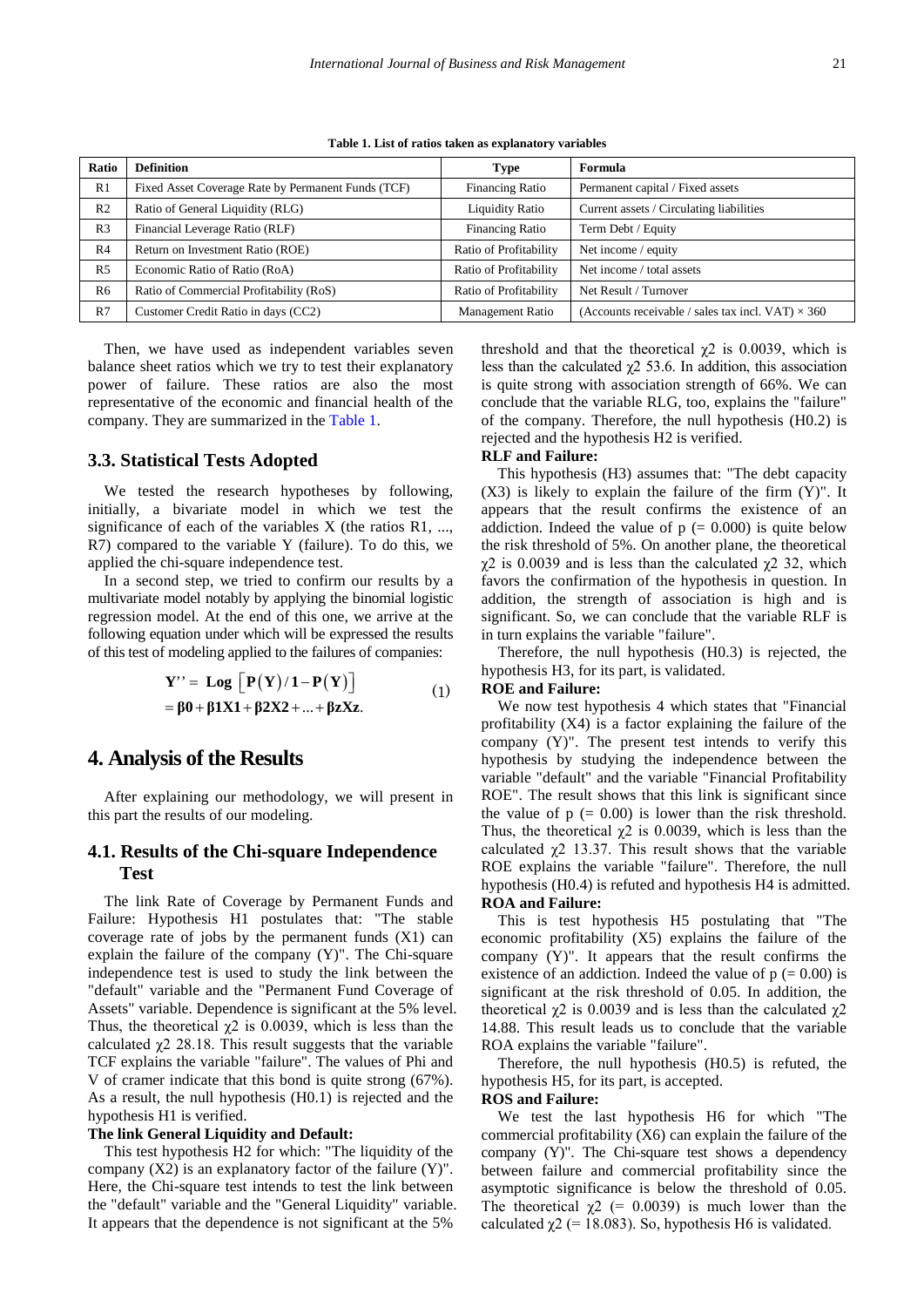# **Table 2. Khi-2 test**

|                                                                                                    | <b>Value</b>     | ddl | Asymptotic significance (bilateral) |
|----------------------------------------------------------------------------------------------------|------------------|-----|-------------------------------------|
| Khi-2 of Pearson                                                                                   | $28,182^{\rm a}$ |     | ,000                                |
| Correction for the continuity <sup>b</sup>                                                         | 25,434           |     | ,000                                |
| Report of likelihood                                                                               | 32,828           |     | ,000                                |
| Nominal per nominal<br>Phi<br>V of Cramer                                                          | 0,6742<br>0,6742 |     | ,000                                |
| Number of valid observations                                                                       | 62               |     |                                     |
| a. 0 cells $(0.0\%)$ have a theoretical size of less than 5.<br>b. Calculated only for a 2x2 board |                  |     |                                     |

# **Table 3. Khi-2 test**

|                                                              | Value            | ddl | Asymptotic significance (bilateral) |  |  |
|--------------------------------------------------------------|------------------|-----|-------------------------------------|--|--|
| Khi-2 of Pearson                                             | $27,395^{\rm a}$ |     | ,000                                |  |  |
| Correction for the continuity $\delta$                       | 24,588           |     | ,000                                |  |  |
| Report of likelihood                                         | 35,032           |     | ,000                                |  |  |
| Nominal per nominal<br>Phi<br>V of Cramer                    | 0,665<br>0,665   |     | ,000                                |  |  |
| Number of valid observations                                 | 62               |     |                                     |  |  |
| a. 0 cells $(0.0\%)$ have a theoretical size of less than 5. |                  |     |                                     |  |  |

b. Calculated only for a 2x2 board

# **Table 4. Khi-2 test**

|                                                              | Value      | ddl | Asymptotic significance (bilateral) |  |  |
|--------------------------------------------------------------|------------|-----|-------------------------------------|--|--|
| Khi-2 of Pearson                                             | $32,904^a$ |     | ,000                                |  |  |
| Correction for the continuity $\mathbf{b}$                   | 29.980     |     | ,000                                |  |  |
| Report of likelihood                                         | 38,523     |     | ,000                                |  |  |
| Nominal per nominal                                          |            |     |                                     |  |  |
| Phi                                                          | 0,728      |     | ,000                                |  |  |
| V of Cramer                                                  | 0.728      |     |                                     |  |  |
| Number of valid observations                                 | 62         |     |                                     |  |  |
| a. 0 cells $(0.0\%)$ have a theoretical size of less than 5. |            |     |                                     |  |  |

b. Calculated only for a 2x2 board

# **Table 5. Khi-2 test**

|                                                              | Value            | ddl | Asymptotic significance (bilateral) |
|--------------------------------------------------------------|------------------|-----|-------------------------------------|
| Khi-2 of Pearson                                             | $13,373^{\rm a}$ |     | ,000                                |
| Correction for the continuity <sup>b</sup>                   | 11,052           |     | ,001                                |
| Report of likelihood                                         | 17.641           |     | ,000                                |
| Nominal per nominal                                          |                  |     |                                     |
| Phi                                                          | 0,464            |     | ,000                                |
| V of Cramer                                                  | 0.464            |     |                                     |
| Number of valid observations                                 | 62               |     |                                     |
| a. 0 cells $(0.0\%)$ have a theoretical size of less than 5. |                  |     |                                     |
| $h$ Coloulated only for a $2x2$ hoord                        |                  |     |                                     |

b. Calculated only for a 2x2 board

# **Table 6. Khi-2 test**

|                                                              | Value      | ddl | Asymptotic significance (bilateral) |  |  |
|--------------------------------------------------------------|------------|-----|-------------------------------------|--|--|
| Khi-2 of Pearson                                             | $14,880^a$ |     | ,000                                |  |  |
| Correction for the continuity <sup>b</sup>                   | 12,503     |     | ,000                                |  |  |
| Report of likelihood                                         | 19,544     |     | ,000                                |  |  |
| Nominal per nominal                                          |            |     |                                     |  |  |
| Phi                                                          | 0,49       |     | ,000                                |  |  |
| V of Cramer                                                  | 0,49       |     |                                     |  |  |
| Number of valid observations                                 | 62         |     |                                     |  |  |
| a. 0 cells $(0.0\%)$ have a theoretical size of less than 5. |            |     |                                     |  |  |
| b. Calculated only for a 2x2 board                           |            |     |                                     |  |  |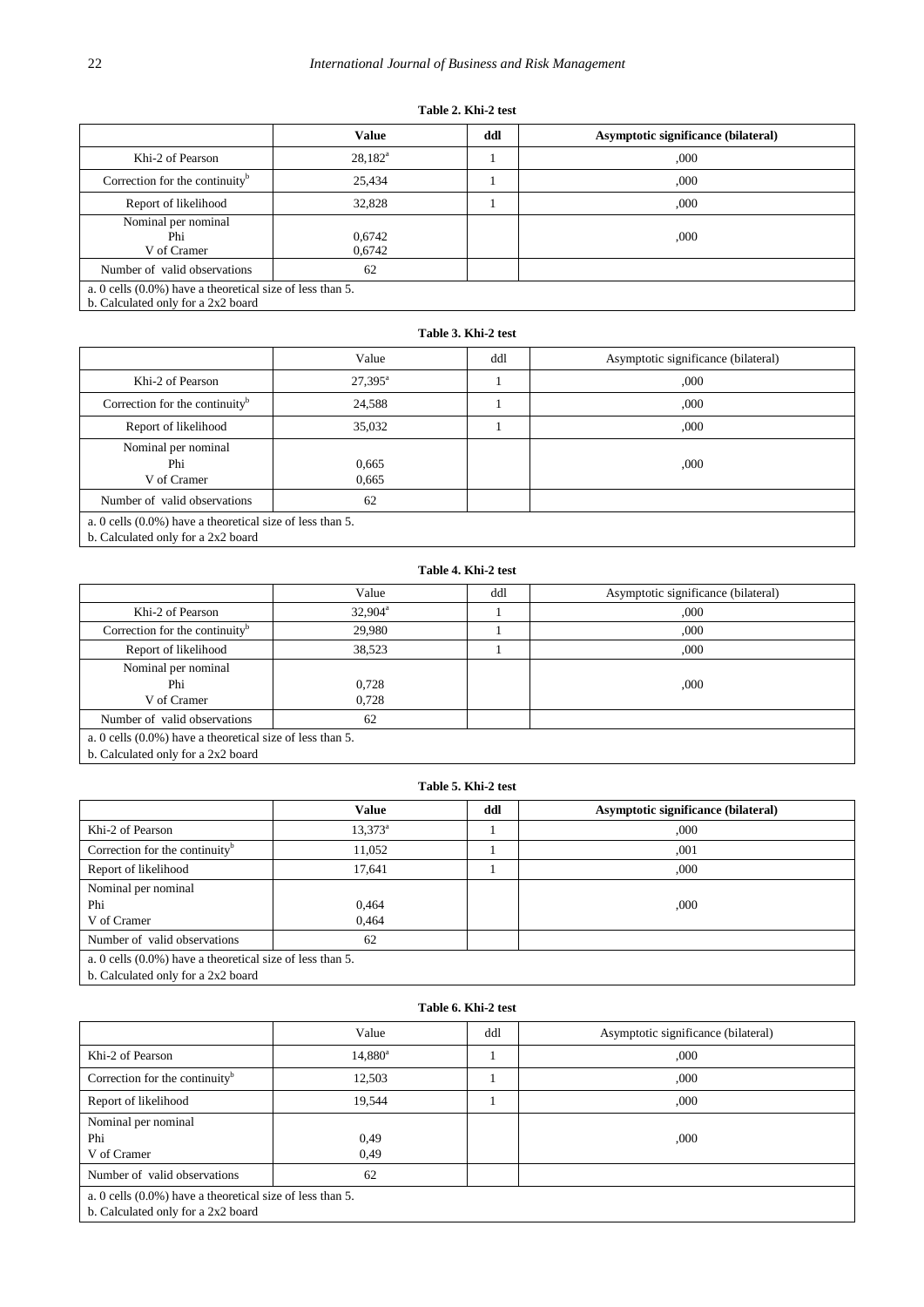|                                                                                                                                                                                                                                                                                                                                                                                                                                                      | <b>Value</b>     | ddl | Asymptotic significance (bilateral) |  |  |
|------------------------------------------------------------------------------------------------------------------------------------------------------------------------------------------------------------------------------------------------------------------------------------------------------------------------------------------------------------------------------------------------------------------------------------------------------|------------------|-----|-------------------------------------|--|--|
| Khi-2 of Pearson                                                                                                                                                                                                                                                                                                                                                                                                                                     | $18,083^{\rm a}$ |     | ,000                                |  |  |
| Correction for the continuity <sup>b</sup>                                                                                                                                                                                                                                                                                                                                                                                                           | 15,592           |     | ,000                                |  |  |
| Report of likelihood                                                                                                                                                                                                                                                                                                                                                                                                                                 | 23,551           |     | ,000                                |  |  |
| Nominal per nominal                                                                                                                                                                                                                                                                                                                                                                                                                                  |                  |     |                                     |  |  |
| Phi                                                                                                                                                                                                                                                                                                                                                                                                                                                  | 0,49             |     | ,000                                |  |  |
| V of Cramer                                                                                                                                                                                                                                                                                                                                                                                                                                          | 0.49             |     |                                     |  |  |
| Number of valid observations                                                                                                                                                                                                                                                                                                                                                                                                                         | 62               |     |                                     |  |  |
| a. 0 cells $(0.0\%)$ have a theoretical size of less than 5.<br>$\overline{1}$ $\overline{0}$ $\overline{1}$ $\overline{1}$ $\overline{1}$ $\overline{1}$ $\overline{0}$ $\overline{0}$ $\overline{0}$ $\overline{1}$ $\overline{1}$ $\overline{1}$ $\overline{0}$ $\overline{0}$ $\overline{1}$ $\overline{1}$ $\overline{1}$ $\overline{0}$ $\overline{1}$ $\overline{1}$ $\overline{0}$ $\overline{1}$ $\overline{1}$ $\overline{0}$ $\overline{$ |                  |     |                                     |  |  |

b. Calculated only for a 2x2 board

**Table 8. Khi-2 test**

|                                                                                                    | <b>Value</b>   | ddl | Asymptotic significance (bilateral) |  |  |
|----------------------------------------------------------------------------------------------------|----------------|-----|-------------------------------------|--|--|
| Khi-2 of Pearson                                                                                   | $23,290^a$     |     | ,000                                |  |  |
| Correction for the continuity <sup>b</sup>                                                         | 20,903         |     | ,000                                |  |  |
| Report of likelihood                                                                               | 25,026         |     | ,000                                |  |  |
| Nominal per nominal<br>Phi<br>V of Cramer                                                          | 0,613<br>0,613 |     | ,000                                |  |  |
| Number of valid observations                                                                       | 62             |     |                                     |  |  |
| a. 0 cells $(0.0\%)$ have a theoretical size of less than 5.<br>b. Calculated only for a 2x2 board |                |     |                                     |  |  |

#### **ROS and Failure:**

We test the last hypothesis H6 for which "The commercial profitability (X6) can explain the failure of the company (Y)". The Chi-square test shows a dependency between failure and commercial profitability since the asymptotic significance is below the threshold of 0.05. The theoretical  $\gamma$ 2 (= 0.0039) is much lower than the calculated  $\gamma$ 2 (= 18.083). So, hypothesis H6 is validated. **Accounts receivable and Default:**

Hypothesis 7 postulates that: "Customer delays (X7) can explain business failure (Y)". Thus, the present test intends to verify this hypothesis by studying the independence between the "default" variable and the "CC2 Receivables" variable. The result shows that this link is not significant since the value of  $p (= 0.00)$  is less than the significance level of 5%. Thus, the theoretical  $\chi$ 2 is 0.0039, which is much lower than the calculated  $\chi$ 2 23.9, which confirms the existence of a link between these two variables. Thus, the strength of association  $(= 61.3\%)$  is significant. So, variable CC2 explains the variable "failure". As a result, the null hypothesis (H0.7) is rejected. In contrast, hypothesis H is confirmed.

# **4.2. Results of Logistic Regression**

In this case and as we seek to regress the variable Y on several independent variables, there is the risk that they present colinearities between them and, therefore, reflect the same information (redundancy of information), which could limit the logistic regression model. However, to overcome this limitation, the correlation matrix makes it possible to evaluate the degree of bilateral dependence between the variables. This matrix, symmetrical, is in the form of a table containing the different possible correlation coefficients between said variables. The closer the coefficients are to the extreme values 1 and -1, the higher the risk of multicollinearity (redundancy of information). On the other hand, the closer these coefficients are to 0, the less correlated they are. In our case, the test results are as follows in [Table 9.](#page-4-0)

These results show that some variables are strongly linked and others are moderately dependent. In particular, this is a correlation (in the opposite direction, anti-correlation) and mean between CC2 and ROA (-49.1%) and ROE and CC2 (-52.7%). It also appears that the variable CC2 presents a risk of colinearity at the 5% threshold at which we will test our hypotheses. For this reason, we will exclude from the model the variable CC2 to which we also add RFL since it is perfectly de-correlated with all the variables of the model, which could, of course, affect the quality of the model. Therefore, the hypotheses H3 and H7 will not be tested. As for the other variables, they have weak correlations and, therefore, will be kept in the implementation of the model.

**Table 9. Correlation Matrix**

<span id="page-4-0"></span>

|                 | <b>TCF</b> | <b>RLG</b> | <b>RLF</b> | <b>ROE</b> | <b>ROA</b> | <b>ROS</b> | CC2   |
|-----------------|------------|------------|------------|------------|------------|------------|-------|
|                 |            |            |            |            |            |            |       |
| CC2             | 1,000      |            |            |            |            |            |       |
| CC2             | $-.430$    | 1,000      |            |            |            |            |       |
| CC2             | ,000       | $-.001$    | 1,000      |            |            |            |       |
| CC <sub>2</sub> | $-0.066$   | $-.051$    | ,000       | 1,000      |            |            |       |
| CC2             | $-194$     | ,322       | ,000       | ,366       | 1,000      |            |       |
| CC <sub>2</sub> | ,000       | $-.001$    | ,000       | ,002       | .000       | 1,000      |       |
| CC2             | ,334       | $-.253$    | ,000       | $-527$     | $-491$     | $-.001$    | 1,000 |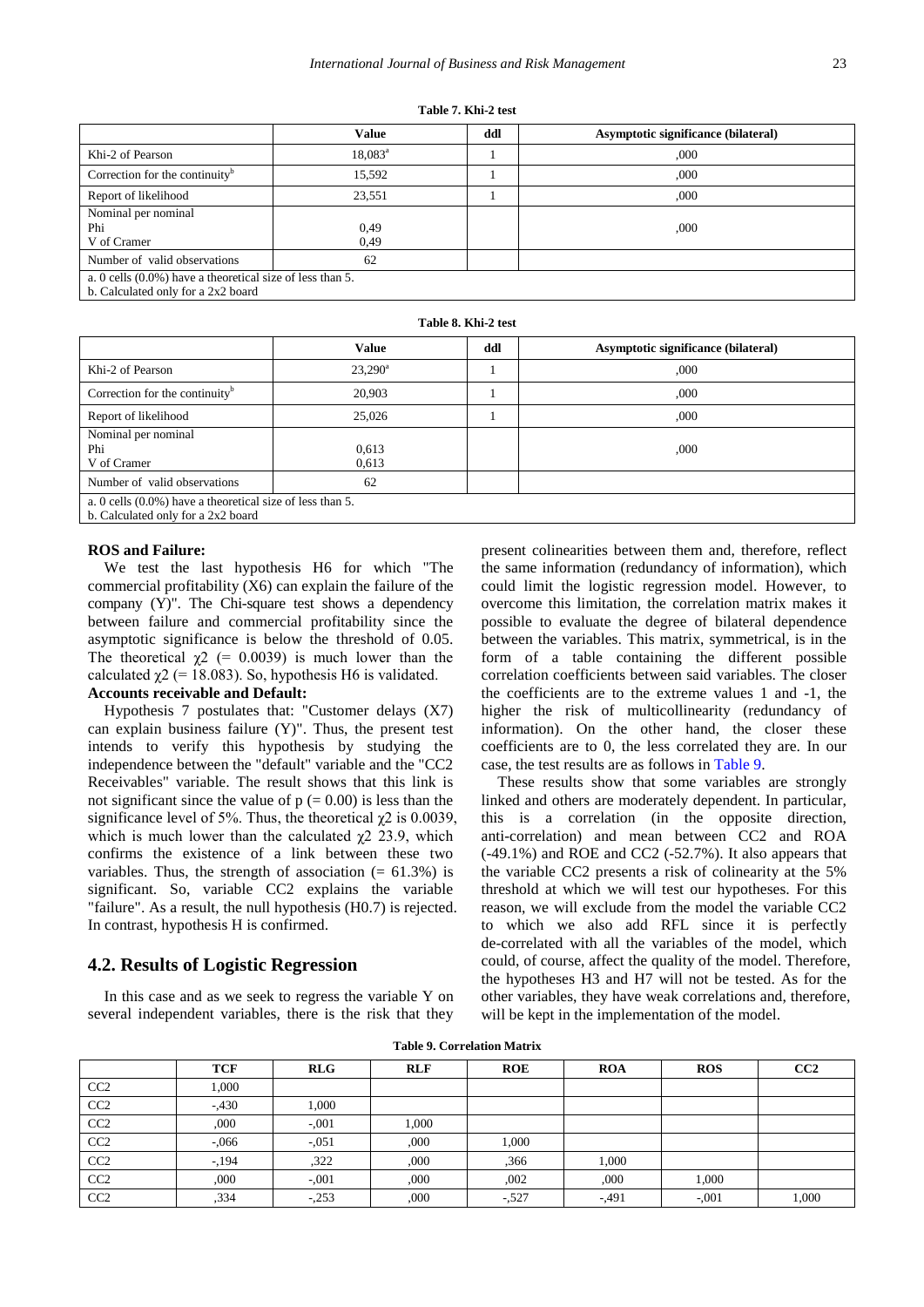In addition to the multicollinearity test and after eliminating two variables, it seems equally important to test the validity of the model with the variables selected. In fact, in logistic regression and in order to be able to explain the studied phenomenon effectively, it is necessary to have a large sample. In the opposite case, the results will be limited in scope, which could be a limit to the model used. In practice, the rule is that for each explanatory variable, at least 5 to 10 observations will be needed. In our case, we selected five variables, a minimum of total observations between [[25];50[. And since we performed 62 observations, the minimum number required for logistic regression modeling was satisfied.

By now analyzing the variables according to the logistic regression model, in particular the backward method which removes non-significant variables according to their likelihood ratio, the results are as follow in [Table 10.](#page-5-0)

Based on the elimination of the variables on the likelihood ratio, it follows from these results that it is always the two variables namely TCF and ROS that significantly explain the failure at the 0.05 threshold. The equation of the model is as follows:

#### $Y' = 0.163 + 0.364TCF + 0.097ROE + 0.024ROS.$

Like conditional statistics, these variables have a negative effect on the Y variable. Exp (B) of the parameters suggests that, on the one hand, the increase in the coverage rate by the permanent funds (R1) of a unit leads to decreasing the probability of failure by 0.364 times, and increasing the commercial profitability of a unit reduces the probability of failure by 0.024. This result corresponds in part to the ones we presented above, which confirms the hypotheses H1 and H6, and invalidates the hypotheses H2, H4 and H5.

# **4.3. Comparison and Summary of the Results**

Throughout this section on business failure modeling, we used two tests and therefore obtained two results that should be compared to draw the final conclusions. The table below shows all the results obtained according to the methods followed.

Our results show that the lack of commercial profitability has an important explanatory factor in the analysis of the failures of SMEs in our region. This could be due to the decline in turnover of these companies which itself could be explained by:

- The intensity of competition  $[21]$ ;
- Loss of market share;
- The bad positioning on the market:
- The lack of accuracy of forecast[s \[13,22\];](#page-7-0)
- Demotivation of the sales tea[m \[23\];](#page-7-6)
- Price policy [18]:
- Customer infidelity due to competitive intensity;
- Customer dissatisfaction;
- Poor understanding of expectations needs [\[23\];](#page-7-6)
- The absence of a commercial policies.

<span id="page-5-0"></span>

|                     |                                                             |          | Table 10. Variables in the equal |       |              |        |
|---------------------|-------------------------------------------------------------|----------|----------------------------------|-------|--------------|--------|
|                     | $\mathbf{A}$                                                | E.S.     | Wald                             | Ddl   | Sig.         | Exp(B) |
|                     | <b>TCF</b>                                                  | $-0.812$ | ,501                             | 2,623 | $\mathbf 1$  | ,105   |
|                     | <b>ROE</b>                                                  | $-3,138$ | 2,437                            | 1,658 | $\mathbf{1}$ | ,198   |
|                     | <b>ROA</b>                                                  | $-2,148$ | 2,934                            | ,536  | 1            | ,464   |
| Step 1 <sup>a</sup> | <b>ROS</b>                                                  | $-2,644$ | 1,940                            | 1,856 |              | ,173   |
|                     | RLG                                                         | $-.228$  | 1,149                            | ,039  |              | ,843   |
|                     | Constant                                                    | $-1,620$ | 1,176                            | 1,897 |              | ,168   |
|                     | <b>TCF</b>                                                  | $-0.791$ | ,538                             | 2,166 |              | ,141   |
|                     | <b>ROE</b>                                                  | $-2,545$ | 2,151                            | 1,401 |              | ,237   |
| Step $2^a$          | <b>ROS</b>                                                  | $-3,354$ | 1,847                            | 3,298 | 1            | ,069   |
|                     | RLG                                                         | $-0.667$ | 1,825                            | ,134  |              | ,715   |
|                     | Constant                                                    | $-1,132$ | 1,222                            | .857  |              | ,355   |
|                     | <b>TCF</b>                                                  | $-1,010$ | ,450                             | 5,040 |              | ,025   |
|                     | <b>ROE</b>                                                  | $-2,328$ | 2,036                            | 1,308 |              | ,253   |
| Step $3^a$          | <b>ROS</b>                                                  | $-3,749$ | 1,694                            | 4,896 |              | ,027   |
|                     | Constant                                                    | $-1,816$ | ,783                             | 5,374 | $\mathbf{1}$ | ,020   |
|                     | a. Variable (s) entered in Step 1: TCF, ROE, ROA, ROS, RLG. |          |                                  |       |              |        |

**Table 10. Variables in the equal**

| <b>Hypotheses</b> | variables       | Bivariate model $(T-\gamma2)$ | Multivariate Logistic Model (R.Likelihood) |
|-------------------|-----------------|-------------------------------|--------------------------------------------|
| H1                | <b>TCF</b>      | Validated                     | Validated                                  |
| H2                | <b>RLG</b>      | Validated                     | Rejected                                   |
| H <sub>3</sub>    | <b>RLF</b>      | Validated                     | Not tested                                 |
| H <sub>4</sub>    | <b>ROE</b>      | Validated                     | Rejected                                   |
| H <sub>5</sub>    | <b>ROA</b>      | Validated                     | Rejected                                   |
| H <sub>6</sub>    | <b>ROS</b>      | Validated                     | Validated                                  |
| H7                | CC <sub>2</sub> | Validated                     | Not tested                                 |

**Table 11. Summary of results**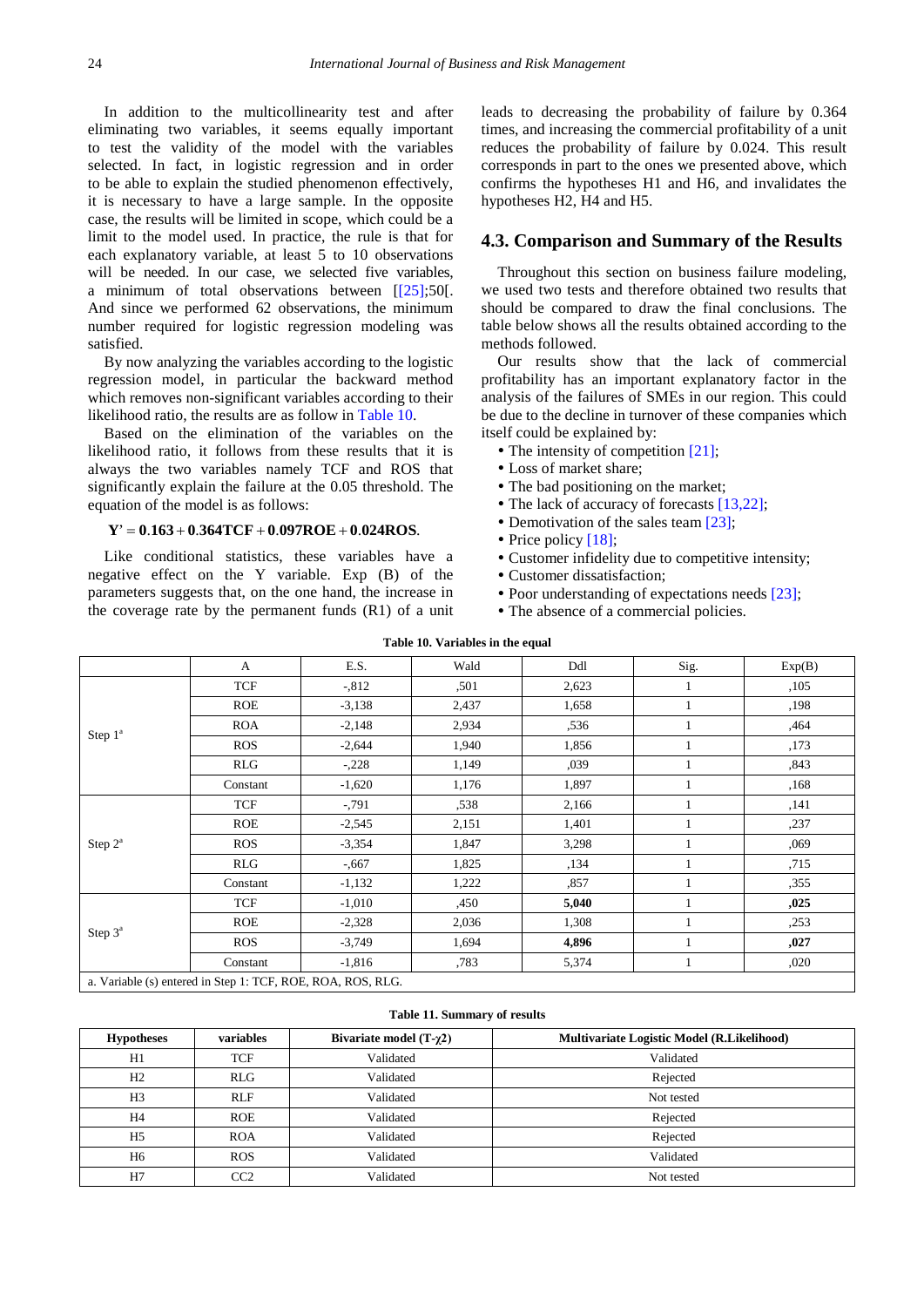As well as other factors that can be summarized in the absence of good conduct in terms of policy, or management, commercial.

In addition to commercial profitability, the lack of permanent funds (reflected in the TCF) to cover the investment cycle of the company, and possibly its operating cycle in the event of excess working capital, explains significantly the failure of the company as this obviously causes a persistent financial imbalance in these companies. Such a situation could also be explained by:

• The difficulties related to external financing [\[3\];](#page-6-5)

 The tightening of credit conditions (guarantee requirement for example) and the reluctance of Moroccan banks to finance SMEs;

 The absence of a compartment dedicated to SMEs in the financial market (note that a project to launch this compartment is underway);

• The manager's reluctance to use external / banking financing for religious and cultural factors (risk aversion); • Balance sheet imbalanc[e \[7\];](#page-6-11)

• The absence of a financial and accounting polic[y \[7\].](#page-6-11)

Although these explanations are not exhaustive, it seems that an explanation holds our attention. This is essentially the absence of a business management culture. Indeed, most SME managers still manage in the traditional way and do not have a managerial culture or a strategic vision of their business. Hence the lack of financial and accounting information, monitoring of the financial and economic state of the company, sectoral and market studies to adapt to changes in the environment, etc.

# **5. Conclusion**

After this empirical examination of the problem of failure, we can conclude that all the variables tested explain the failure. This is due to the fact that the failing companies report misbehavior in the area of commercial policy (poor market positioning, poor understanding of the needs and expectations of customers, the problem of accurately forecasting the evolution of demand, prices, etc.) [\[18,19,20\],](#page-7-7) but also in financial and investment do not generate enough profitability, which joins and confirms the work of the authors cited.

In response to the problem, we can say that the failure is mainly attributed to the lack of a business management culture among SME managers. They still manage in the traditional way without tools, indicators, or even financial and accounting systems that can feed into their decisionmaking system or, at least, inform them in their choices.

Thus, the main contributions of our work are at two levels: academic and professional. With regard to the first, our work proposes to contribute to the understanding of a phenomenon little apprehended in the academic world and whose existing contributions, few in fact, are limited to the theoretical aspect of the question without as much to go to an empirical verification applied to the Moroccan context. Regarding the latter, this work would be very useful for business leaders, consulting firms and consultants wishing to arm themselves with forecasting tools and / or prevention of business failures. In this sense, the factors we identified would be used to develop dashboard indicators to alert managers to symptoms of failure. In any case, the present work is of a certain contribution as well on the academic level, as professional.

However, such contributions should not overshadow the inherent limits, or even specific to any contribution that is meant to be scientific. First and foremost, we mention the unavailability of certain information (lack of free access databases on this subject) and the confidential nature of the data we needed (access to corporate balance sheets), which explains why the refusal of certain institutions to give us access to their documentation. Added to this are the limited size of our sample, especially by sector, which would have obviously played on the statistical tests conducted, and the non-exhaustive nature of the ratios taken as variables in this work.

Reasons why, we consider that these limits are remediable by proposing in particular some ways of future research on this subject. For improvement purposes, it would be interesting to increase the size of this sample to include several sectors and regions of the realm. For deeper purposes, we propose, on the one hand, to widen the choice of independent variables by integrating, in addition to those used, other quantitative variables such as productivity, margin and value-added ratios, rotation, etc. but also qualitative such as the death of the principal partner, conflicts between partners, etc. On the other hand, it is important to deepen the issue of defaults by focusing on a particular sector, the sector where the failures are the most, for example.

# **References**

- <span id="page-6-0"></span>[1] DIADJIRY COULIBALY., A. (2004). La défaillance des PME belges: Analyse des déterminants et modélisation statistique. Thèses de l'Université catholique de Louvain (UCL), Edition Presses universitaires de Louvain.
- <span id="page-6-1"></span>[2] BESCOS, P.L. (1989), Défaillance et redressement des P.M.I : Recherche des indices et des causes de défaillance, Cahier de Recherche du CEREG, 8701, Université de Paris-Dauphine, 1987.
- <span id="page-6-5"></span>[3] BEN JABEUR., S. (2011), Statut de la faillite en théorie financière : approches théoriques et validations empiriques dans le contexte français, Doctorat en sciences de gestion, Université du Sud-Toulon-Var; Université de Sousse.
- <span id="page-6-2"></span>[4] KEASY, K., P. McGUINNESS (1990). The failure of UK industrial firms for the period 1976-1984: logistic analysis and entropy measures, *Journal of Business Finance & Accounting*, Volume 17, Issue 1, pages 119-135.
- <span id="page-6-3"></span>[5] AMOR, S. BEN ; KHOURY, N.; SAVOR, M. (2009). Modèle prévisionnel de la défaillance des PME québécoises emprunteuses. *Journal of Small Business and Entrepreneurship*.
- <span id="page-6-4"></span>[6] FITZPATRICK P, J. (1932), A Comparison of Ratios of Successful Industrial Enterprises with Those of Failed Firms, Certified Public Accountant, 12, 598-605, 656-662, 727-731.
- <span id="page-6-11"></span>[7] CRUTZEN, N., & VAN CAILLIE, D. (2010). A Taxonomy of Distinctive Explanatory Business Failure Patterns amongst Small Firms : A Qualitative Approach*. Cahier de Recherche du CEPE*.
- <span id="page-6-6"></span>[8] NEWTON, G.W. (1985). "Bankruptcy and Insolvency Accounting", John Wiley and Sons, 3rd Edition, New York, 790p.
- <span id="page-6-7"></span>[9] MARTINET, A.C. (1988), *Diagnostic stratégique*, Vuibert.
- <span id="page-6-8"></span>[10] LAITINEN, E.K. (1991), Financial ratios and different failure processes, *Journal of Business Finance and Accounting*, 18(5), 649-673.
- <span id="page-6-9"></span>[11] GERARD, P.; WINDEY, J.; G REGOIRE, M. (1998): "Le Concordat judiciaire et la faillite - Lois des 17 juillet Et 8 Août 1997", Les Dossiers du journal des tribunaux, Editions De Boeck Et Larcier, Bruxelles, 221p.
- <span id="page-6-10"></span>[12] BACK, B. LAITINEN, T. SERE, K. WEZEL, M.V. (1996), Choosing bankruptcy predictors using discriminant analysis, Logit analysis and Genetic Algorithms, Turku Center for Computer Sience, Technical Report, 40, 1-18.